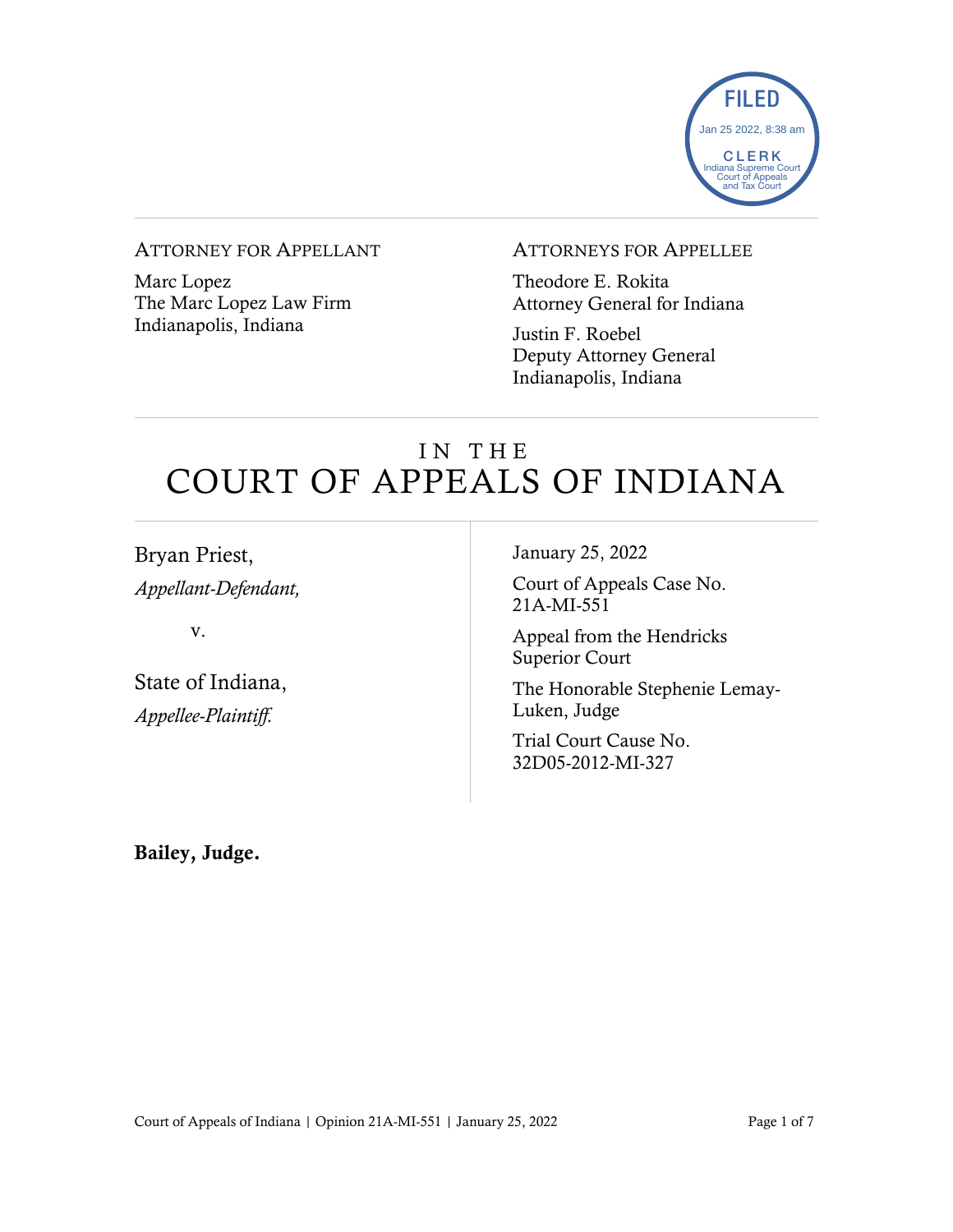### Case Summary

[1] Bryan Priest ("Priest") was charged with operating a commercial motor vehicle with an alcohol concentration equivalent ("ACE") of 0.04 but less than 0.08, a Class C infraction. 1 Pursuant to Indiana Appellate Rule 14(B), Priest brings this discretionary interlocutory appeal of the trial court's order denying his motion to suppress evidence of his ACE. The only issue he raises on appeal is whether the trial court's decision to admit the evidence was erroneous. We hold that it was, and we reverse.

# Facts and Procedural History

[2] On August 18, 2019, an Indiana State Police officer issued a traffic citation charging Priest with operating a commercial motor vehicle with an ACE of .042. The traffic citation stated, "B.A.C.[blood alcohol concentration] 0.042." App.<sup>2</sup> at 42. On August 19, the State initiated its prosecution of Priest by filing the traffic citation in the Plainfield Town Court. 3 On October 16, 2020, Priest filed a motion to suppress the evidence of his ACE, and the State filed a brief in opposition to that motion. On November 24, 2020, the Town Court issued an

<sup>&</sup>lt;sup>1</sup> Ind. Code § 9-24-6.1-6.

 $2$  All references to the appendix are to the amended appendix unless otherwise specified.

 $3$  Priest has filed a motion with this Court requesting that we take judicial notice of the charge filed in the Plainfield Town Court, and we grant that motion by separate order. We further note that the record of the Town Court proceedings is available to this Court via the Odyssey computerized case management system.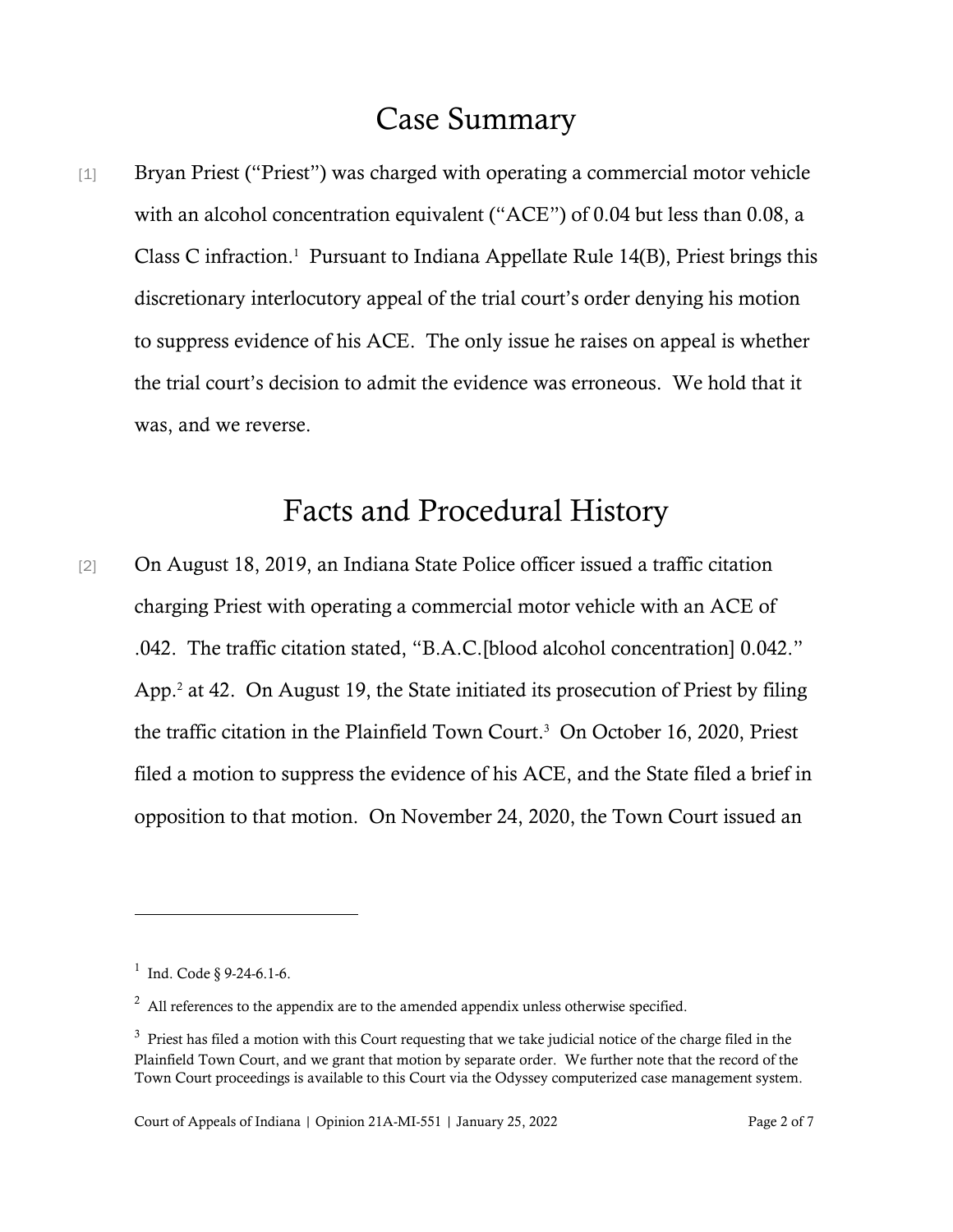"Infraction Judgment" finding Priest "guilty as charged" and ordering the payment of a fine and court costs totaling \$162.00. *Id*. at 55.

- [3] On December 8, 2020, Priest filed a request for a trial de novo in the Hendricks County trial court, and the Hendricks County Superior Court set a date for the trial de novo. The State filed a "Brief in Support of Breath Test Admissibility," but did not attach or otherwise file any breath test results other than the "B.A.C. 0.042" notation contained on the traffic citation itself. *Id*. at 10. Priest moved to exclude "the Breath Ticket," and requested that the trial de novo date be converted to an "attorneys only hearing on a motion to exclude." *Id*. at 33. The State did not object to the latter request, and the court granted it.
- [4] On February 10, 2021, the trial court conducted the "Attorneys Only Hearing on a Motion to Exclude" evidence of Priest's ACE. *Id*. at 34. At the hearing, Priest's counsel argued evidence of his ACE should be excluded on hearsay grounds. No evidence was offered or admitted at the hearing. In an order dated February 11, the trial court "overrule[d]" Priest's hearsay objection and denied his motion to exclude the "breath test ticket." *Id*. at 35.
- [5] Priest sought an order certifying the February 11 order for interlocutory appeal, and the trial court granted that request. We accepted jurisdiction of the interlocutory appeal per Indiana Appellate Rule 14(B)(2) on April 22, 2021.
- [6] Additional facts will be provided as necessary.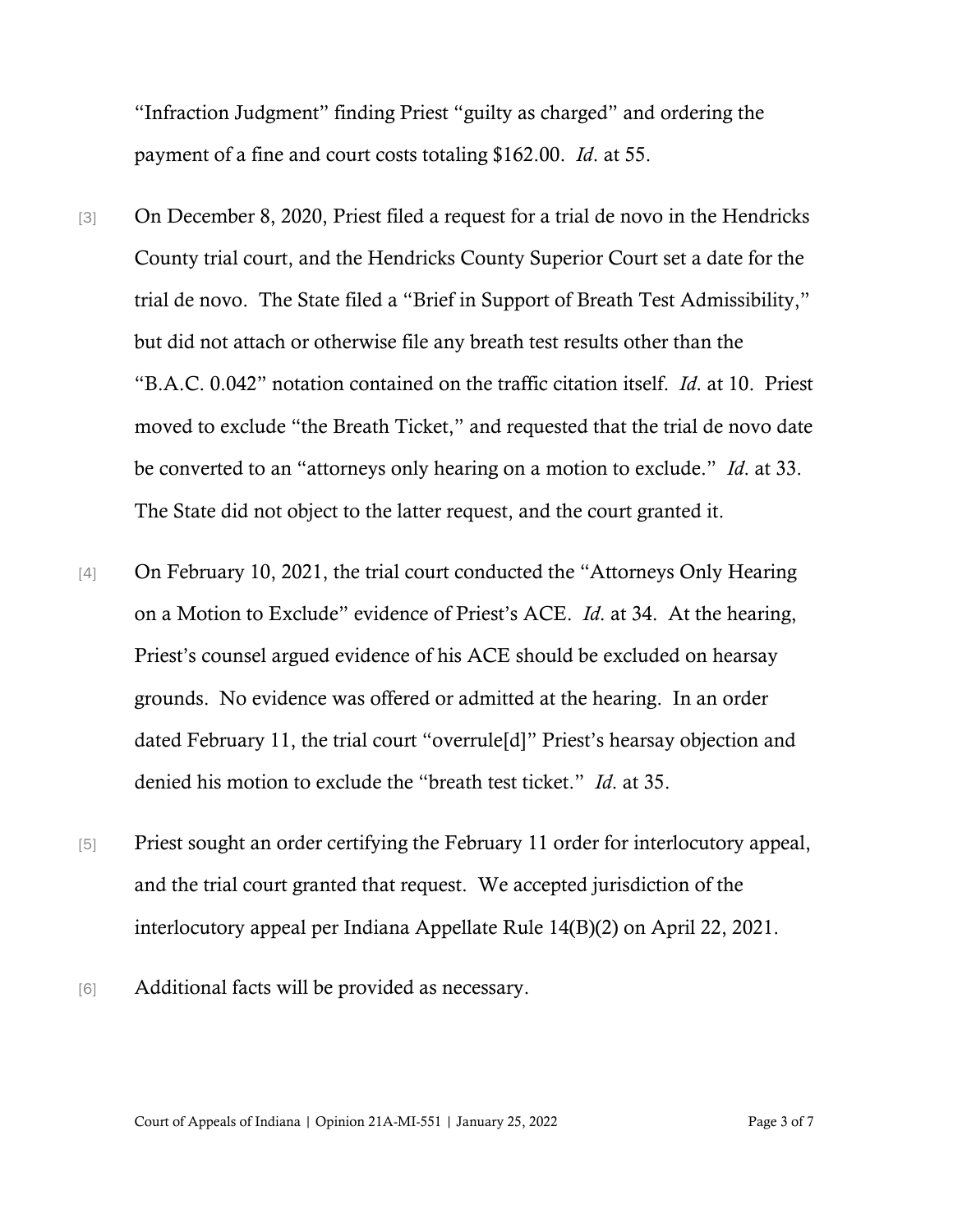# Discussion and Decision

[7] Priest's interlocutory appeal challenges the denial of his motion to suppress evidence. We review the denial of such a motion using a standard similar to that used in reviewing the sufficiency of the evidence. *Triblet v. State*, 169 N.E.3d 430, 433 (Ind. Ct. App. 2021), *trans. denied*. That is,

> [w]e determine whether substantial evidence of probative value exists to support the denial of the motion. We do not reweigh the evidence, and we consider conflicting evidence that is most favorable to the trial court's ruling. However, the review of a denial of a motion to suppress is different from other sufficiency matters in that we must also consider uncontested evidence that is favorable to the defendant.

*Id.* (quotations and citations omitted).

[8] Priest alleged in his motion to suppress evidence that the "breath-test results" were inadmissible hearsay. App. at 53-54. Evidence including hearsay is generally inadmissible, "subject to a handful of specific and limited exceptions." *McMillen v. Stat*e, 169 N.E.3d 437, 441 (Ind. Ct. App. 2021) (citing Ind. Evidence Rules 802-804). Our Supreme Court stated in *Mullins v. State* that "[b]reath-test results as shown by a printout are hearsay" and therefore inadmissible unless they fall within one of the statutory or judicial exceptions to the hearsay rule. 646 N.E.2d 40, 48 (Ind. 1995). When the defense objects to the admission of breath-test results on the ground of hearsay, the burden shifts to the State "to fit the breath-test results into a judicially or statutorily created exception to the general prohibition against the admission of hearsay." *Id*. at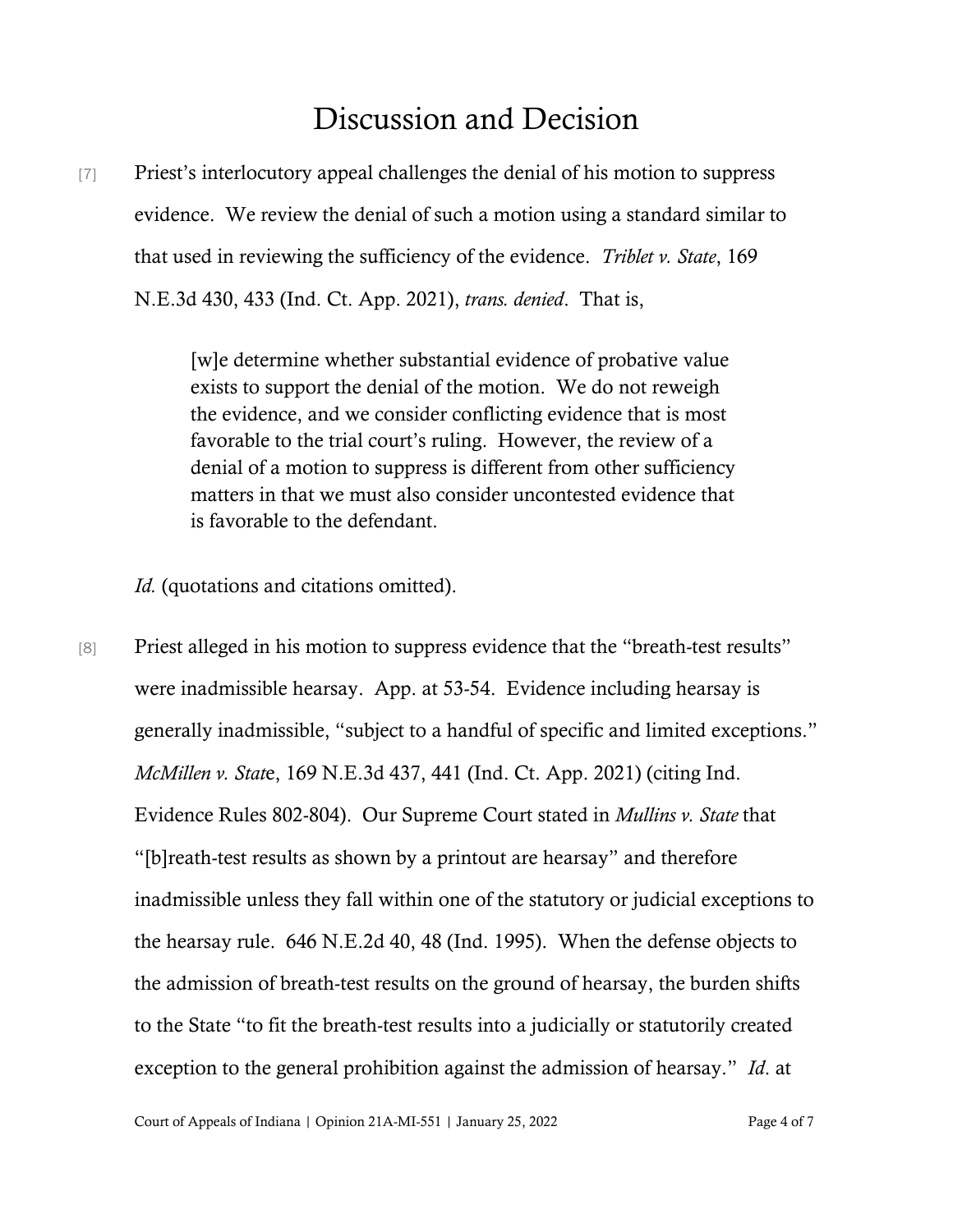48. The *Mullins* Court held that the "BAC Datamaster" printout of an "evidence ticket" that was at issue in that case, while hearsay, was nevertheless admissible because it fell within a statutory exception to the hearsay rule. *Id*. at 42.

[9] Here, the State admits that none of the statutory exceptions to the hearsay rule apply.<sup>4</sup> However, the State argues that no such exception is required because the challenged evidence is non-testimonial, non-hearsay. In support, the State points to *Cranston v. State* in which a panel of this Court held that a mechanically generated or computerized breath-test result is hearsay only if it incorporates "a certain degree of human input and/or interpretation." 936 N.E.2d 342, 344 (Ind. Ct. App. 2010). *Cranston* involved a "Datamaster printed ticket" showing the results of a breath analysis that was very similar in form to the "evidence ticket" at issue in *Mullins*. However, the *Cranston* Court held that the "Datamaster evidence ticket" was non-testimonial, non-hearsay because, "while [it] require[ed] administrative input from the test operator and a breath sample from the test subject, [it] calculates and prints a subject's blood alcohol concentration through a mechanical process involving no material human intervention." *Id*.

<sup>&</sup>lt;sup>4</sup> The Indiana legislature has enacted statutory hearsay exceptions providing that evidence of blood alcohol content shown by chemical breath-test results are admissible in charges involving operating a motor vehicle while intoxicated, I.C. § 9-30-6-15, and operating a motorboat while intoxicated, I.C. § 35-46-9-15. No such statutory exception exists for operating a commercial motor vehicle with an elevated blood alcohol level, I.C. § 9-24-6.1-6, which was the charge in this case.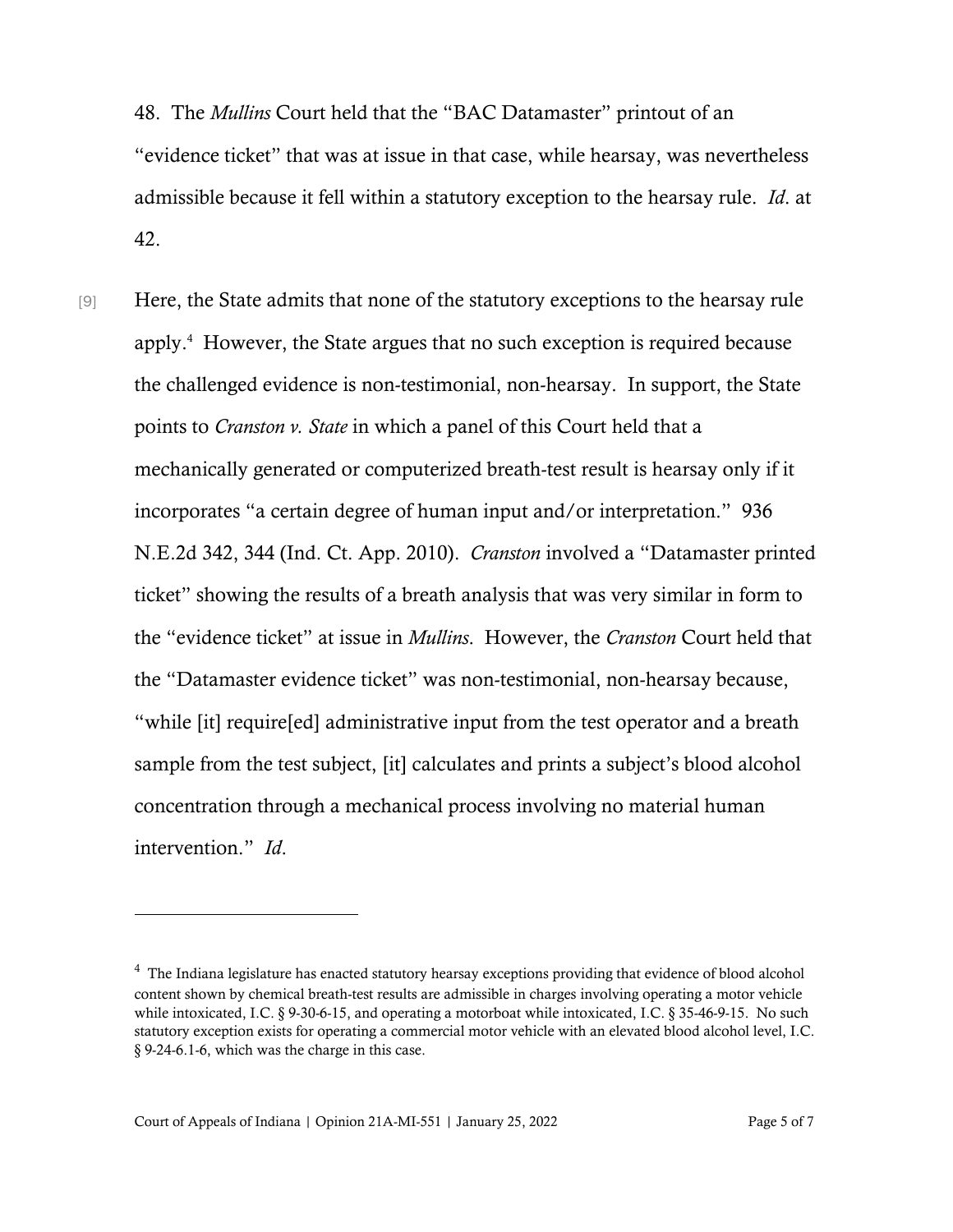- [10] On appeal, Priest contends that *Cranston* is not good law because it conflicts with the specific holding of our Supreme Court in *Mullins* that the Datamaster evidence ticket is hearsay. The State, on the other hand, asserts that *Mullins* is no longer good law because the Evidence Rules regarding hearsay have been amended since the date of that decision.
- [11] However, we need not resolve the alleged conflict between *Mullins* and *Cranston* because the case before us does not involve the same evidence that was at issue in those cases. Both of those cases related to evidence in the form of a printout from a "B.A.C. Datamaster" breath test, which *Mullins* found admissible under a statutory exception to hearsay, 646 N.E.2d at 42, and *Cranston* found admissible as non-hearsay, 936 N.E.2d at 342. But here, although the trial court and parties' counsel seemed to assume a breath-test result was in the record, the record actually contains no evidence of any breath test at all. The only evidence in the record related to Priest's ACE or B.A.C. is the traffic citation itself, and that document does not state who was tested, what test was used, who did the testing, and what the test results were, all of which were in evidence in both *Mullins* and *Cranston*. *Id*. Rather, the traffic ticket issued to Priest—which was completed and signed by an Indiana State Police Officer who did not appear at the suppression hearing or otherwise testify—stated only: "B.A.C. 0.042." App. at 42. That statement, alone, is clearly hearsay; it is an out-of-court statement offered to prove the truth of the matter asserted. *See* Evid. R. 801.